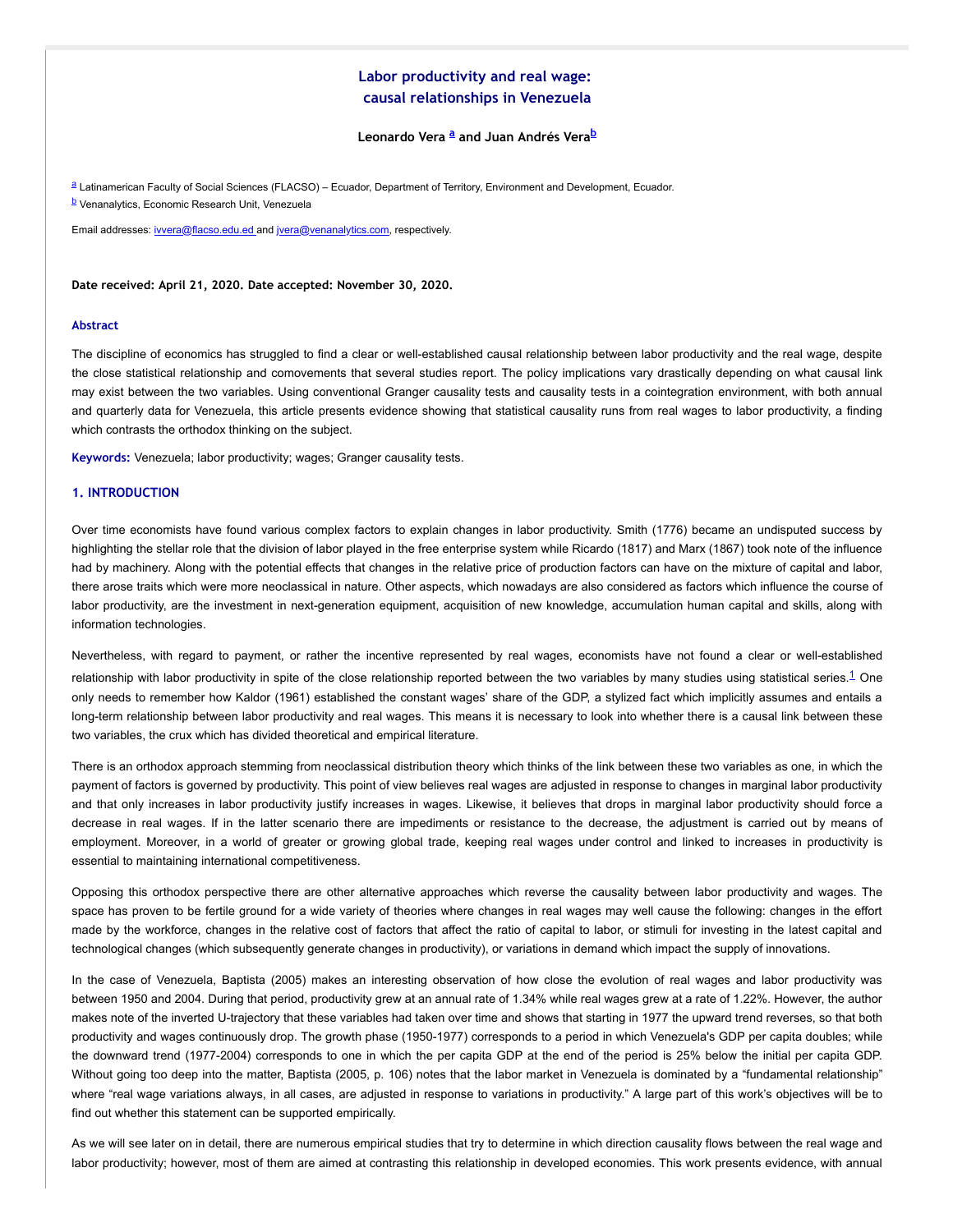and quarterly data from both series for Venezuela, showing that the flow of causation goes from real wages to labor productivity.

Including the introduction, the study is divided into five parts: the second section presents a brief summary of the theoretical debate. The third presents empirical evidence reported by previous studies. The fourth section of the work uses the conventional Granger methodology (or test), as well as Granger's causality contrast in a cointegration environment to determine, with annual and quarterly statistical series, the flow of causation that the data shows for the Venezuelan economy. The study concludes with a few brief comments.

### **2. THEORETICAL DEBATE**

Economic theory finds various explanations linking labor productivity to real wages. These explanations can in principle be divided into two groups: orthodox, or conventional theory that attempts to explain changes in real wages as a result of changes in labor productivity, and certain alternative theories which seek to reverse this causality by explaining changes in labor productivity as the result of changes in real wages. In truth, these theories differ not only in the order in which they establish causality between these two variables, but also in the mechanisms that explain this relationship.

The first explanation of the relationship between these two variables comes from orthodox microeconomic theory that establishes that the relationship between wages and productivity is through the labor demand curve, given the state of technology, the price of inputs, and the market price of the good produced. This approach is based on Clark's early studies (1899) summed up in his well-known work *The Distribution of Wealth*, according to which "under perfect conditions of competition, wages for all kinds of work tend to match the product which can independently be attributed to the work" (Ferguson and Gould, 1980, p. 372). Clark considers that this principle of marginal productivity determines wages. Thus, from a position of imbalance, if marginal labor productivity is higher than the real wage, companies would consider it profitable to hire more labor and put pressure against wage increases (and against a drop in labor productivity due to decreased output). Conversely, if marginal productivity is less than wages, companies will find it profitable to reduce labor, thereby generating downward pressures on wages (and upward on marginal productivity). The mechanism thereby creates a simple stability dynamic towards equilibrium.

The principle where wages are governed by productivity is so ingrained that it is not uncommon to find it in literature analyzing the labor market in developing and less developed economies. An influential study on productivity in Latin America, published by the Inter-American Development Bank (Banco Interamericano de Desarrollo [BID], 2010) describes the vicious cycle of labor productivity in the region by imposing order in this relationship in the following manner:

As less productivity results in lower real wages, it is understandable that governments try to improve workers' standard of living with more social programs, especially for those in the informal sector. This, in turn, further widens the gap between the cost of formal and informal employment and results in more self-employed individuals and microenterprises that do not offer their workers health insurance. This trend generates more low-productivity jobs, reduces the labor supply for the most productive formal enterprises, and prevents real wage increases (BID, 2010, p. 14).

In its very recent *World Economic Outlook* report for 2017, the International Monetary Fund (IMF) analyses the slow dynamics in global wage levels and summarizes this problem by noting:

Conversely, as productivity growth weakens, all else equal, profitability declines, along with firms' ability to accommodate wage increases for their existing workers or their willingness to attract new workers with high wages. Thus, wage growth tends to weaken as productivity growth slows (International Monetary Fund [IMF], 2017, p. 75).

So, from the conventional perspective, the link that can be established between wages and productivity has been defined by a relationship where wages are governed by labor productivity. Among the most important policy implications arising from this vision is the impossibility of fostering wage increases which will not adversely affect employment levels if they are not linked to prior increases in labor productivity. On the other hand, regarding trade and positioning in the global economy, keeping real wages under control and tied to increases in productivity is essential to maintaining international competitiveness.

However, approached with a different logic, it is worth asking whether it is not wage increases that put pressure on productive units to increase productivity and remain competitive. There are, in fact, alternative approaches to orthodox economic theory that find it feasible to reverse the causality established between wages and labor productivity. In this setting, one can see a large set of arguments which point to and justify that increases (reductions) in real wages can have a positive (negative) impact on, and move, labor productivity.

Storm and Naastepad (2007) take on the well-known argument that arises from "efficiency wages" theories which argue that labor productivity depends positively on wage payment by increasing workers' efforts when they are faced with a higher opportunity cost due to job loss. What happens when a worker is promoted, with a higher salary than they can earn in another job, is they try even harder to avoid being fired (Gordon, 1994). Others, such as Weisskopf et al. (1983), simply point out that substantial improvements in wages will result in greater effort and in workers cooperating to increase their productivity. Nevertheless, this relationship between wages and effort in efficiency wage models is not linear (marginal effort decreases with wages), which limits the impact which wage increases can have and leads companies to seek an optimal wage that minimizes efficient working hours (and does not exceed the market wage). Soo Khoon (2009) notes that economic effects along the lines of wage efficiency occur when increasing wages reduces the likelihood of workers quitting, allowing firms to retain a more experienced and productive human capital. On the other hand, there are those who emphasize a non-economic effect, estimating that when companies and employees operate under the restrictions of fairness, an increase in workers' real wages will have a positive effect on labor productivity, as workers' commitment to the company increases (Akerlof, 1982). Along these lines, Storm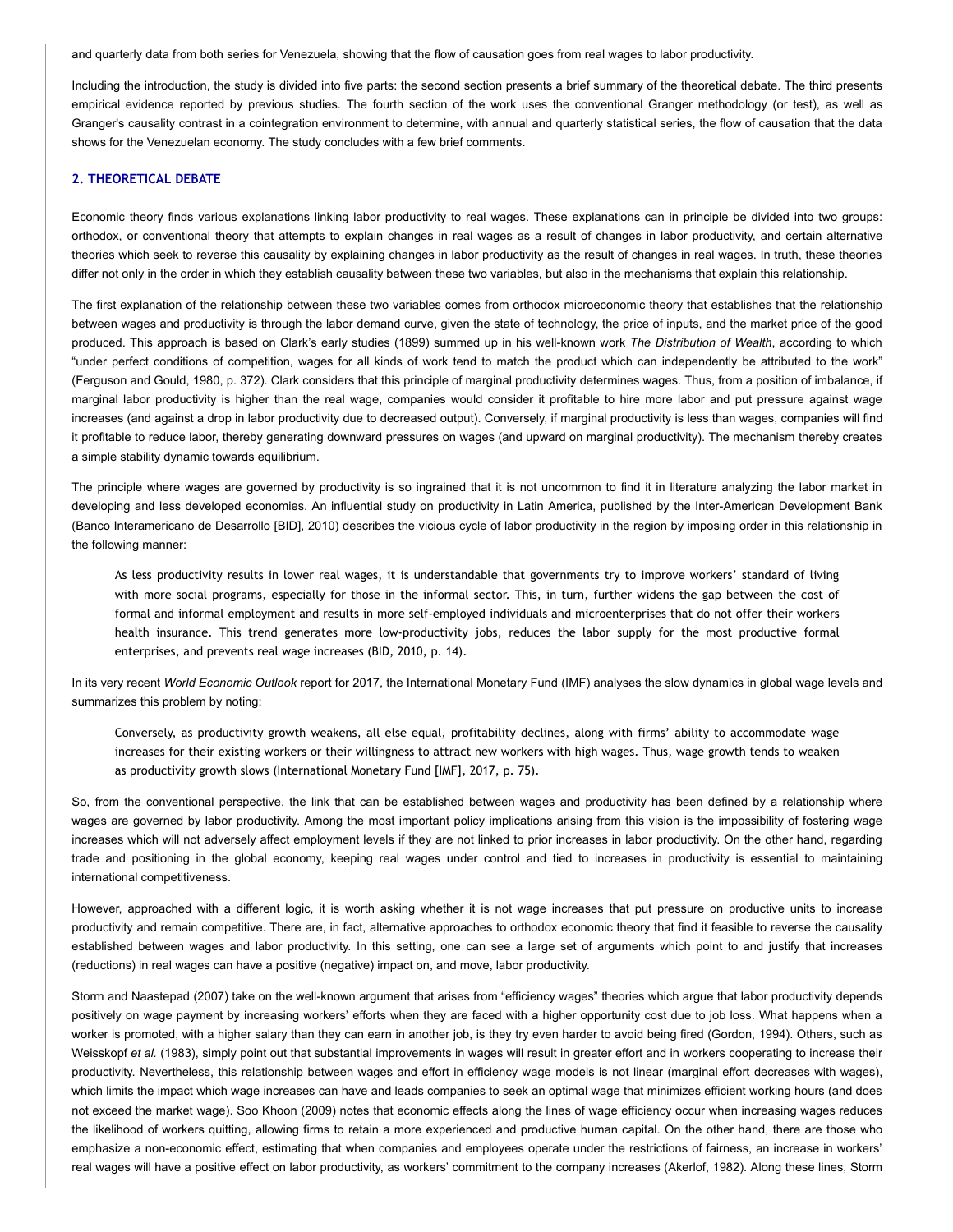and Naastepad (2007) indicate that a firm which establishes wages below what is perceived to be a fair wage will in turn receive a lower level of effort from its personnel.

However, there is other literature which presents the relationship between real wages and labor productivity by calling upon the substitution effect between labor and capital goods. Veerger and Kleinknecht (2011), for example, point out that in achieving maximum profits, increases in wage costs lead firms to replace labor with capital until marginal labor productivity equals real wages. This adjustment will without a doubt be reflected in an increase in marginal labor productivity. Different authors agree with this vision. For example, Gordon (1987) and Sylos-Labini (1983) justify the relationship between real wages and labor productivity in this manner.

Sylos-Labini (1983), in particular, calls this substitution effect the "static effect" had by changes in wages on productivity, and argues that, given the technology and organization of the production process, variation in wages with respect to the price of capital goods generates a change in the ratio of labor to capital goods that subsequently leads to changes in factors' productivity. He also engages a "dynamic effect" linked to the adoption of new technologies, in which varying relative wages stimulate technological and organizational changes; such dynamic substitution implies relative savings in the work factor. Along these lines, Marquetti (2004) starts with the hypothesis that changes in real wages pressure and reward businesses for finding and adopting new techniques with higher labor productivity, a stance quite similar to that proposed by Marx (1867) in *Capital* on how increases in wage costs constitute an incentive for technological progress.

Increases in labor productivity, induced by wage improvements, can be thought of as the effect of adopting new capital. According to Madsen and Damania (2001), if wages increase and thereby bring about greater investment in fixed capital, the mere creation of a new generation of capital allows one to use the work factor in a more productive and efficient way. In a very similar vein, Veerger and Kleinknecht (2011) point out that more aggressive wage policies, adopted by trade unions and employers, will incentivize and bring about a much faster replacement of old capital with the nextgeneration, making the work factor much more productive.

Also, from a Schumpeterian perspective, Veerger and Kleinknecht (2011) point out that the process of creative destruction is accelerated within a context of higher real wages, which makes innovators take greater dominance of the market, thanks to the monopoly profit of their products and to a type of production process knowledge that create barriers to entry. Expelling less innovative businesses from the market results in an increase in average labor productivity at the industry level.

When wages change, there can likewise be an innovation effect thanks to demand, according to Schmookler's demand-pull theory (1966). As wages rise, effective demand rises through consumption, and increased demand for goods and services means more innovative activity. Therefore, a wage cost reduction strategy that leads to a drop in effective demand can impede the innovation process and labor productivity growth. Veerger and Kleinknecht (2014) remind us how similar this relationship between demand and productivity is to Schmookler's thesis, using the so-called Kaldor-Verdoorn Law. If a wage hike does cause a pull between demand and production, the Kaldor-Verdoorn mechanism would intervene to promote productivity gains through rising yields.

## **3. EMPIRICAL EVIDENCE**

But what does the collected empirical evidence say about the causal relationship between real wages and labor productivity? Most known studies are aimed at contrasting this relationship in developed economies. Nayaran and Smyth (2009), for example, do so for the G7 economies (Canada, France, Germany, Italy, Japan, the United Kingdom and the United States) by looking at the contrast of unitary roots and cointegration in a panel data framework for the period of 1960-2004. The authors find that there is a single cointegration vector where productivity is the endogenous variable. The Fully Modified Ordinary Least Squares (FMOLS) estimator applied to the panel indicates (with the exception of the Canadian economy) that a 1% increase in real wages leads to an increase in labor productivity between 0.4 and 1.4%. Veerger and Kleinknecht (2011 and 2014) likewise use endogeneity-controlled panel data for 19 and 20 countries, respectively, in the Organisation for Economic Cooperation and Development (OECD) for the period of 1960-2004. These authors find in both endeavors that a change of 1% in the real wage's growth rate produces a change in the range of 0.35-0.46% in labor productivity growth. Storm and Naastepad (2009) carried out the study for a group of 20 OECD countries during the period of 1984- 2004, and found that the impact is approximately 0.3%. Madsen and Damania (2001) meanwhile use a cross-sectional data pool and time series for the manufacturing industry in 22 OECD countries and estimate a positive impact had by real wages on capital and labor productivity. Hein and Tarassow (2009) employ annual time series (1960-2007) for six OECD countries (Germany, France, the Netherlands, Austria, the United Kingdom and the United States) and in their regressions, using other control variables, find changes in real wages have a positive impact on productivity. The impact (depending on the economy) was found in the range of 0.54 to 0.23%.

One work that stands out among the studies for individual countries is that of Weisskopf *et al.* (1983) which uses annual data from the U.S. nonagricultural private sector for the period of 1948-1979 and finds, in time series regressions, that changes in labor productivity are influenced by wages, among other variables. At the same time, Sylos-Labini (1983) presented a study for the United States (1952-1981) and the Italian economy (1962-1980) where they use time series data for the economy as a whole and for the industrial sector in particular, thus corroborating the hypothesis of labor costs' impact on labor productivity. Lucidi (2008) uses micro-data at the business level, acquired from the Italian Institute for Vocational Training, and attempts to replicate the Sylos-Labini specification (1983), finding for the Italian business sector an elasticity of labor productivity to labor costs that is positive and lower than the unit. While using annual time series data for Australia (1970-2001), Valadkhani (2003) acknowledges wage growth has a positive effect on productivity growth with a short-term elasticity of 0.22 in an error correction model. Upender and Sujan (2008) use aggregate data for India's industrial sector and find, for the period of 1980-2005, a cointegration vector for average real wages and average labor productivity. An error correction model reveals that in the short term the elasticity of productivity to changes in real wages is 0.73. Yusof (2008) is among the few to have carried out a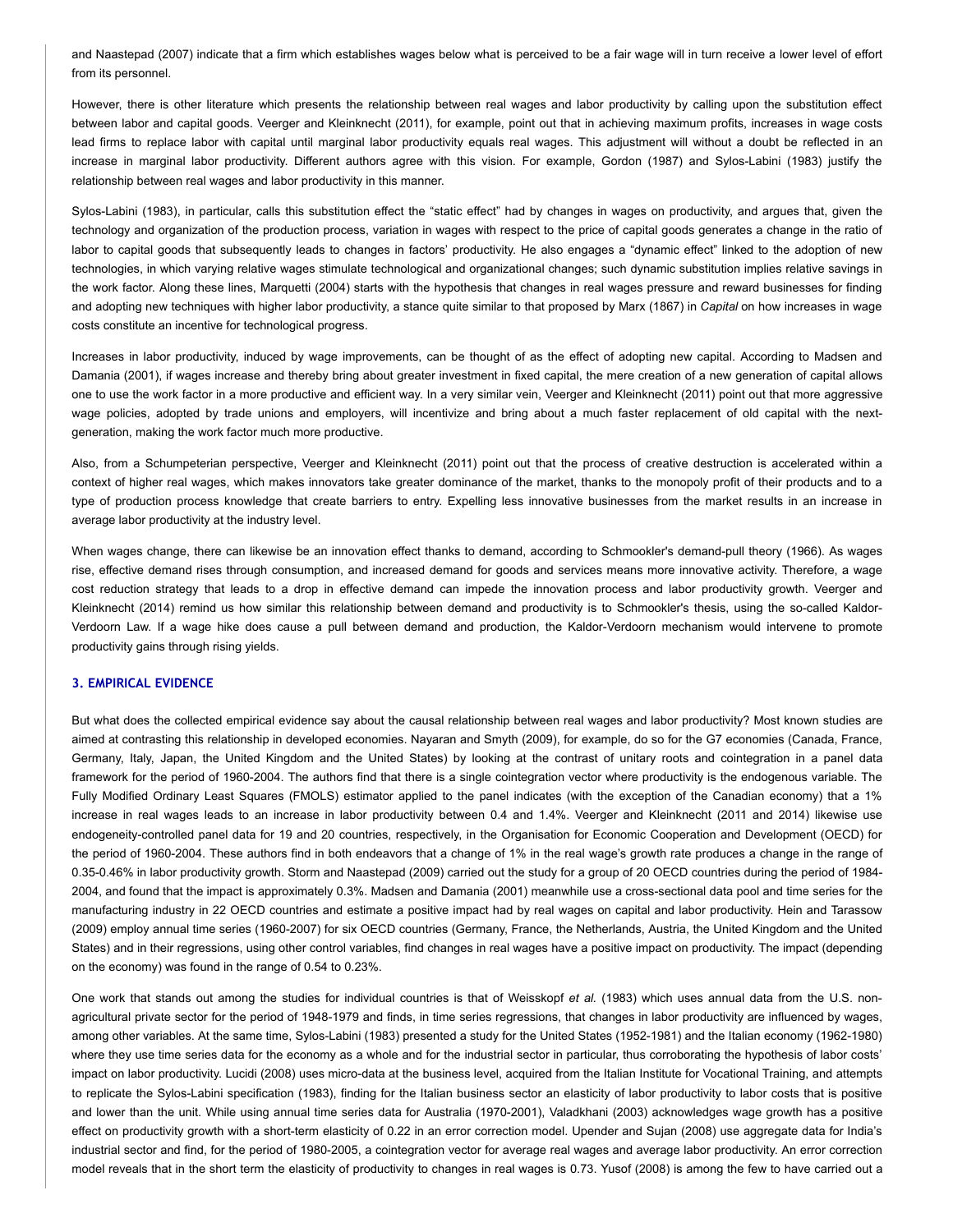study using quarterly data (Q1 1992-Q3 2005), in this case for economy in Malaysia. The study finds a long-term relationship between labor productivity, employment and real wages. However, results stemming from a Vector Error Correction Model (VECM) show that the real wage is not a weakly exogenous variable, but rather is adjusted to maintain the cointegration relationship in the model.

There is also a large number of empirical studies which focus on contrasting the statistical causality between labor productivity and real wages. For example, Marquetti (2004) studies whether there is a long-term relationship between real wages and labor productivity in the US economy using data from 1869 to 1999. Cointegration tests indicate a long-term relationship between these variables, while Granger's causality tests in a cointegration environment indicate that real wages cause labor productivity. Strauss and Wohar (2004) use panel data for 459 sectors of the American manufacturing industry for the period of 1956-1996. Upon applying the same Granger test in a cointegration environment, they found in their results, a bidirectional causal link between real wages and labor productivity. Islam *et al.* (2015) led an annual time series study for Tanzania in the period of 1967-2010 with bivariate Granger causality tests which indicated that labor productivity statistically causes real wage movements. Kumar *et al*. (2012), for their part used annual time series data for Australia in the period of 1965-2007 to investigate the causality between labor productivity, the inflation rate and the real wage, using VECM, FMOLS and Autoregressive Distributed Lag (ARDL) estimators. They consistently found that the impact had by real wages changes on labor productivity is positive and with an elasticity between 0.5 and 0.8. Along the same lines, Yildrim (2015) applies a similar methodology (causality in a cointegration environment), but with quarterly data, for the Turkish manufacturing industry for the period between Q1 1988 and Q2 2012. Causality tests indicate that real wages actually cause labor productivity, but that productivity does not cause wages. Méndez and Hernández (2014) use the same methodology for panel data from 24 of Colombia's departments and its manufacturing sector, though they do not find a long-term relationship between salary and productivity. As a result, the authors use a VAR model in differences. Causality tests in a VAR environment show that the relationship is bi-directional. Karaalp-Orhan (2017) investigates the relationship between labor productivity, average real wages and the unemployment rate, also for Turkey, using the bounds testing procedure in an ARDL model and applying the Toda-Yamamoto causality test with quarterly data for the period of Q1 2007 – Q4 2016. Their results find that even though the variables are cointegrated and real wages have an impact on labor productivity in the long-term, in the short term there is no statistical causality between these variables. Pyo (2018) used annual data for the economies of Japan, China and South Korea (1970-2014) and found a cointegration relationship between labor productivity and real wages in all three economies. The bivariate Granger causality test indicates that in South Korea and China real wages cause labor productivity but not in Japan. However, the reverse causality (from productivity to wages) does not appear to exist in any of these economies. Brida *et al*. (2010) used data from the Mexican tourism industry between 1970 and 2004. The authors found a long-term relationship between real wages and labor productivity and, in Granger causality tests with impulse response functions, confirmed that causality goes from real wages to productivity.

As a result, there are more than a few empirical studies that confirm that it is the real wage that drives changes in productivity and not the other way around.

## **4. EMPIRICAL TESTS FOR THE VENEZUELAN ECONOMY: DATA, METHODOLOGY AND RESULTS**

To clear up the issue of the relationship between real wages and labor productivity, we used data from the Venezuelan economy and two statistical causality tests: the bivariate Granger test (1969) and the Sims test (1972), as well as the short-term causality test in a cointegration environment as suggested by Marquetti (2004) and Hossain (2005). In addition to time series with annual data for the period of 1967-2013, we also used quarterly data series for the period of Q1 1998 – Q4 2013.

#### **Relationship with annual data**

For the analysis with annual data, two statistical series will be used for the time being:

- a) A real wage behavior index (RWI) for Venezuela, a series taken from the statistics provided by the Central Bank of Venezuela (CBV) for the years 1967-1998 and whose base year is 1984. From 1998 to 2013, it is joined with the annualized variation of the CBV's real remuneration index series.
- An indicator of average labor productivity (LP), calculated as the ratio of the annual GDP, in real terms as published by the CBV, to the employed population as reported by the National Institute of Statistics (INE in Spanish). *b)*

The behavior over time of these two variables expressed as a logarithm can be observed in Figures 1 and 2. The trajectory of both series is similar to the data reported by Baptista (2005) and it seems to be clear that after a period of ascent both variables reach a peak in the mid-1970s and experience a downward trend until the early 2000s, at which point productivity recovers slightly, which real wages do not. Nevertheless, it behooves us to point out the very high positive association between real wages and labor productivity in annual series, with a correlation index of 0.8719.

Figure 1. Annual labor productivity (1967-2013)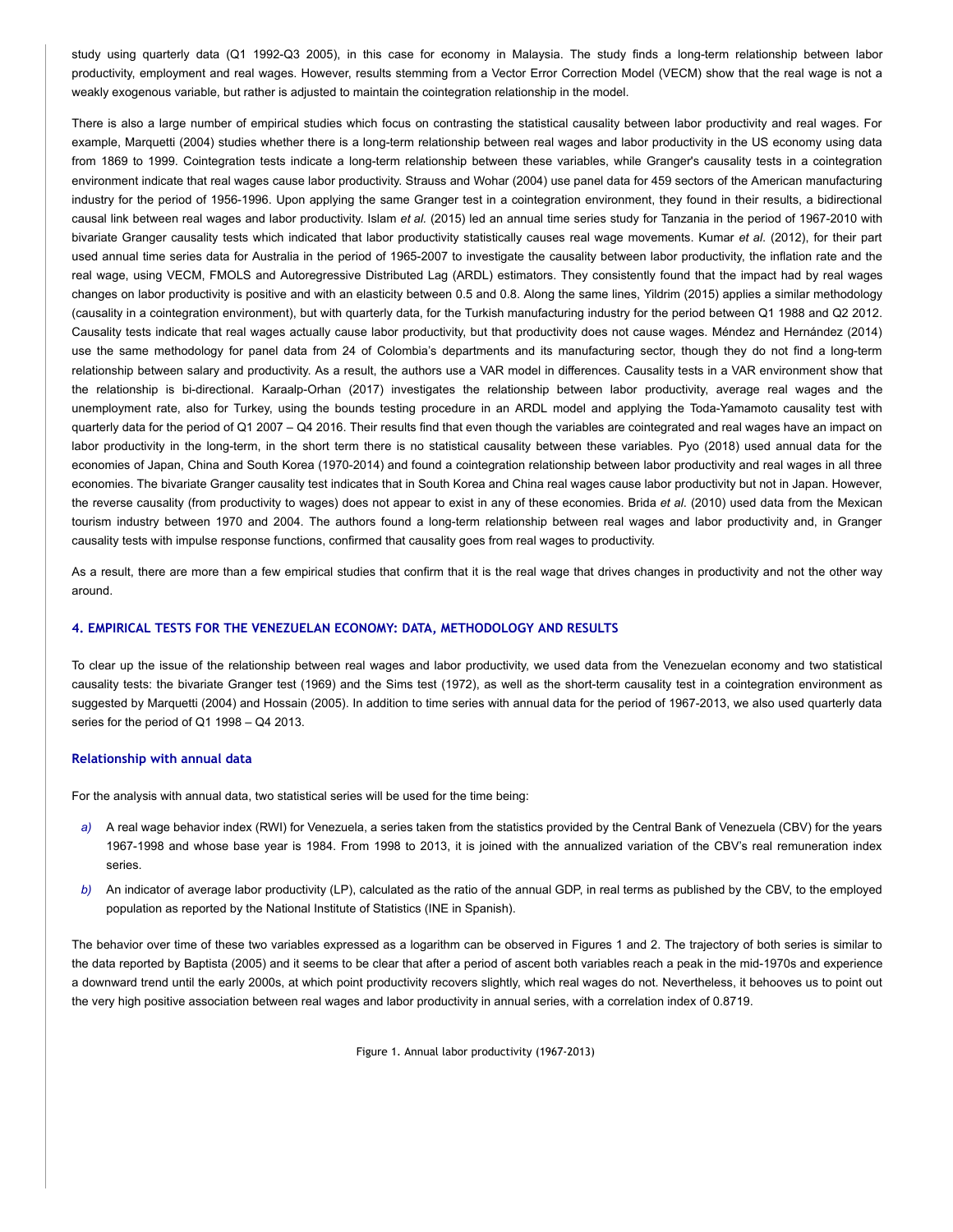

Figure 2. Annual real wage index (1967-2013)



*Source: created by the authors.*

The Granger (1969) and Sims (1972) tests will be used to make an initial contrast of statistical causality. However, the variables need to be stationary to perform this causality test in order to avoid spurious results in regressions with non-stationary time series. As a result, the stationarity of the series will be analyzed by applying the more conventional Augmented Dickey-Fuller (ADF) and Phillips-Perron (PP) tests, as well as the Breakpoint Unit Root (BPUR) test which takes into account the possible presence of structural changes in the series. The hypothesis contrast for these tests is the same, both for the null hypothesis and for the alternative hypothesis. Essentially, a unit root process's null hypothesis is contrasted with the alternate hypothesis which indicates that the data-generating process is a stationary process.

Table 1 shows the results of applying the two unit root tests to the real wage and LP series. For both variables at level, the values calculated by the ADF and PP tests, (sans intercept or trend), are greater than the critical values and the probabilities are all greater than 0.05, so they fail to reject the null hypothesis of the presence of a unit root. The BPUR test likewise rejects the null hypothesis of the presence of a unit root of the series at level. As such, LP and RWI variables are not stationary at level. Upon taking the variables at first difference, the calculated values of the tests are less than the critical values and the probabilities are all less than 0.05, so the null hypothesis that the variables are not stationary is rejected. In conclusion, both tests indicate that LP and RWI are stationary variables at first difference.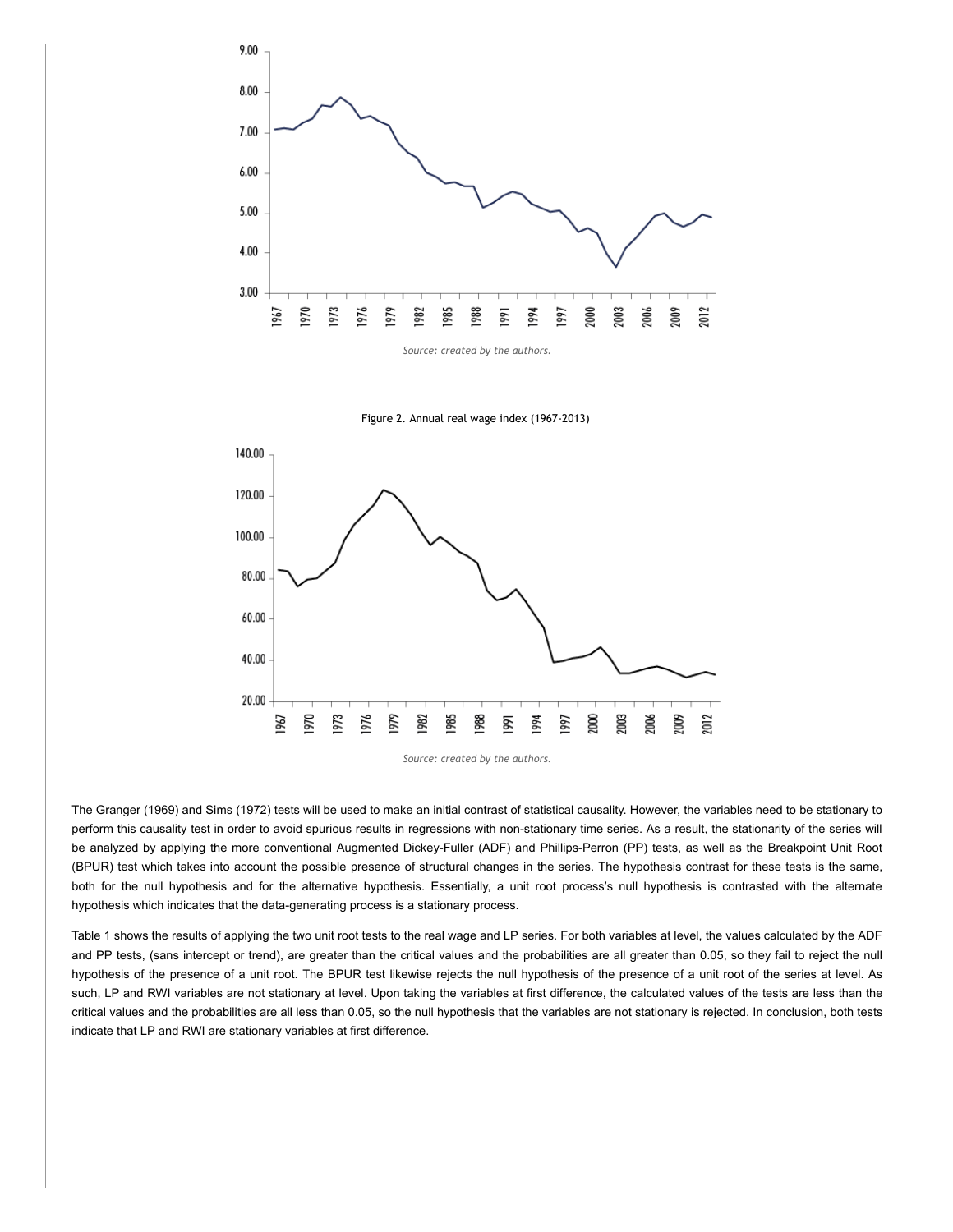Table 1. Unit root tests (annual data)

| Variables   | Augmented<br>Dickey-Fuller<br>test | DFA test<br>critical<br>values | Prob.  | Phillips-<br>Perron<br>test | P-P<br>critical<br>values | Prob.  | Breakpoint<br>Unit Root<br>test | BPUR<br>critical<br>values | Prob.  | Result            |
|-------------|------------------------------------|--------------------------------|--------|-----------------------------|---------------------------|--------|---------------------------------|----------------------------|--------|-------------------|
| <b>LnLP</b> | $-1.3228$                          | -1.9481                        | 0.1694 | $-1.1903$                   | -1.9481                   | 0.2106 | $-2.741$                        | $-4.4436$                  | 0.8141 | ⊫l                |
| LnRWI       | $-1.6159$                          | -1.9481                        | 0.0993 | 1.4286                      | $-1.9481$                 | 0.1408 | $-2.745$                        | $-4.4436$                  | 0.8124 | ⊫l                |
| DLnISL      | $-4.5983$                          | $-1.9483$                      | 0.0000 | $-4.5983$                   | $-1.9483$                 | 0.0000 | $-5.9495$                       | $-4.4436$                  | 0.0100 | p <l< td=""></l<> |
| DLnLP       | $-4.9613$                          | $-1.9483$                      | 0.0000 | $-4.8830$                   | $-1.9483$                 | 0.0000 | $-6.0521$                       | $-4.4436$                  | 0.0100 | p<1               |

Notes: LP - Labor Productivity; RWI - Real Wage Index; ADF and PP sans lag and without trend nor intercept. Breakpoint Unit Root with intercept and without lag.

Source: created by the authors.

Knowing that both variables are I(1), the Granger causality test is then applied, consisting of running two dynamic regressions for the variables *X <sup>t</sup>* and *Yt* :

An unconstrained regression

$$
Y = \sum_{i=1}^{m} \alpha_i Y_{t-i} + \sum_{i=1}^{m} \beta_i X_{t-i} + e_t
$$
 (1)

A constrained regression

$$
Y = \sum_{i=1}^{m} \alpha_i Y_{t-i} + e_t \tag{2}
$$

The squared sum of the residuals of each regression is used to calculate an F statistic to test whether the coefficients are significantly different from zero. If they are not, the hypothesis which states that "*X* does not cause *Y*" is rejected. Changing the variables (*X* to *Y*) we run similar regressions to test the hypothesis that says "*Y* does not cause *X".* Note that the number of lags is arbitrary, so the test is usually run with different levels of lag. The Granger causality test is then applied to determine which variable has an impact or causes effects upon the other variable. We achieved this by contrasting the null hypotheses which establishes that "variable *X* does not cause variable *Y*" and that "variable *Y* does not cause variable *X*."

Table 2 shows the results of applying the Granger causality test for annual data. The exercise was conducted at levels and differences, with two and three lags. The lag structure obeys the criterion of choosing only among those cases where errors are spherical (normal, homoscedastic and not correlated) in a VAR structure at levels containing both variables. The probabilities yielded by the causality test at levels using two lags are equal to 0.009 and 0.079, while using three lags yielded values equal to 0.003 and 0.53. This would indicate that, at levels, the RWI variable statistically causes or moves LP; there was greater failure in rejecting the null hypothesis that labor productivity does not cause the RWI. However, as Green (1997) and Wooldridge (2013) point out, if the variables in regressions (1) and (2) are not stationary, the coefficients will be biased and the validity of the statistical inference will be in doubt.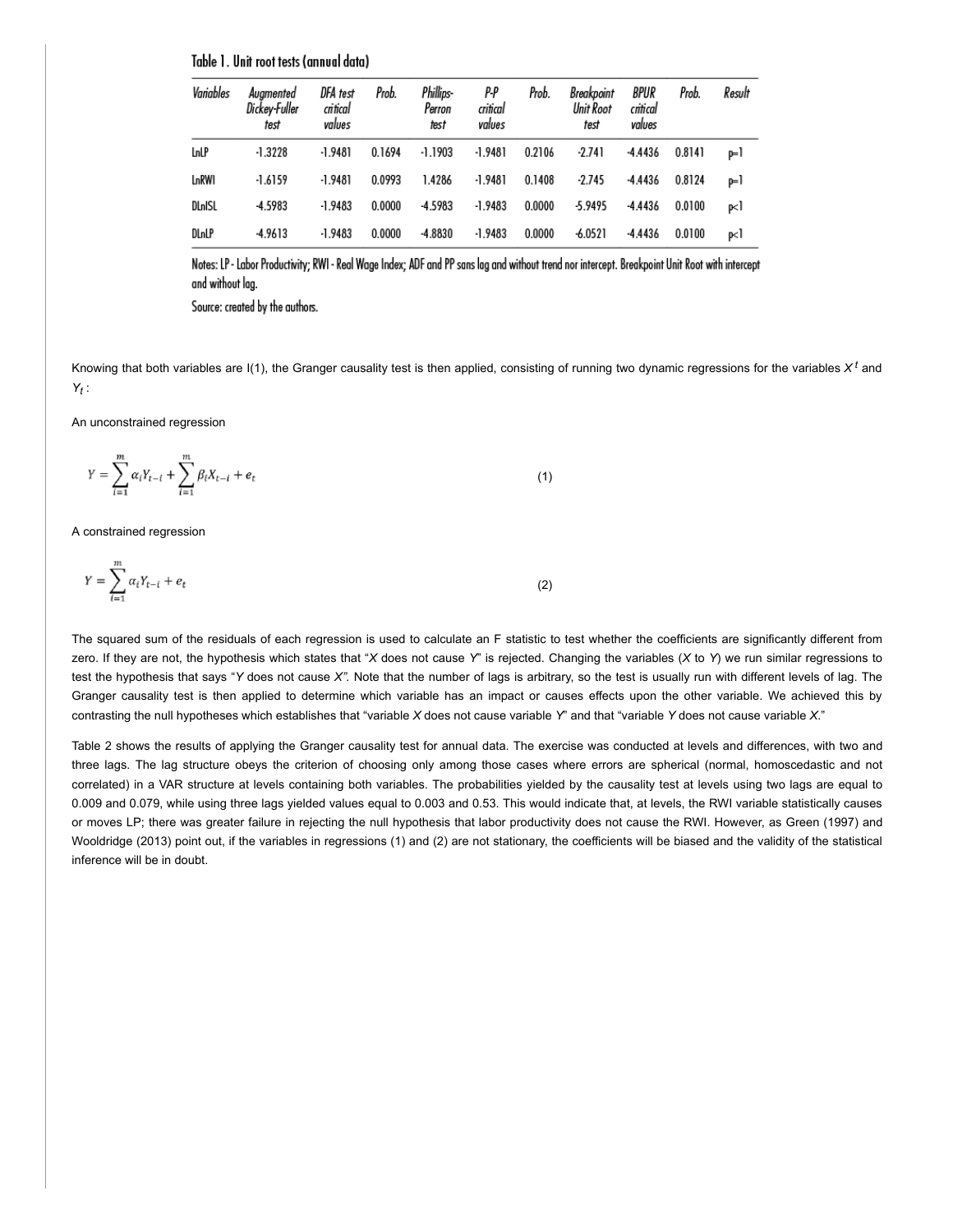| Table 2. Granger causality tests with annual data (1967-2013) |  |  |  |  |  |  |  |  |  |  |  |  |  |  |  |
|---------------------------------------------------------------|--|--|--|--|--|--|--|--|--|--|--|--|--|--|--|
|---------------------------------------------------------------|--|--|--|--|--|--|--|--|--|--|--|--|--|--|--|

| Null hypothesis                     | Number of lags | F Statistic | Probability |
|-------------------------------------|----------------|-------------|-------------|
| LnRWI does not cause Granger LnLP   | 2              | 5.24        | 0.009       |
| LnLP does not cause Granger LnRWI   | 2              | 2.64        | 0.079       |
| LnRWI does not cause Granger LnLP   | 3              | 5.29        | 0.003       |
| LnLP does not cause Granger LnRWI   | 3              | 2.81        | 0.053       |
| DLnRWI does not cause Granger DLnLP | 2              | 7.77        | 0.001       |
| DLnLP does not cause Granger DLnRWI | 2              | 0.39        | 0.679       |
| DLnRWI does not cause Granger DLnLP | 3              | 4.74        | 0.007       |
| DLnLP does not cause Granger DLnRWI | 3              | 0.42        | 0.736       |

Notes: LP - Labor Productivity; RWI - Real Wage Index; ADF and PP sans lag and without trend or intercept; Breakpoint Unit Root with intercept and without lag.

Source: created by the authors.

Consequently, it is preferable to take the Granger test as valid, incorporating variables at differences in the regressions. We observed that with two and three annual lags, the probabilities yielded with the variables at differences essentially indicate the same thing. The null hypothesis that the RWI does not cause or has no effect on LP is rejected and we fail to reject the null hypothesis that LP does not cause the RWI.

In order to see how robust the results are, one can carry out a Granger causality contrast in a cointegration environment. One must clarify for the effects that the variables demonstrate a long-term equilibrium relationship in a bivariate form.

If the variables are I(1), as is the case in the study, it is possible that they are cointegrated and there is a long-term relationship between them. As such, the cointegration theory establishes that even when there are variables which are not stationary at level, there can be a stationary linear combination between them. To determine whether the real wage and labor productivity variables are cointegrated, and given that a bivariate relationship is present, we performed the Engle-Granger (1987) test which attempts to contrast the hypothesis that the regression residuals are stationary.<sup>[2](#page-12-1)</sup> The contrast for determining whether or not regression residuals are stationary involves applying the ADF test to the estimated residuals.

Table 3 shows the value of estimators (coefficients) of LP regressions as a dependent variable and the RWI as an explanatory variable. It also shows the ADF test applied to the regression residuals and the probabilities of each contrast with a different number of lags. Here we see that the AFD test on regression residuals with one lag yields a probability of 0.058; this means that at 10% the null hypothesis that the residuals are non-stationary is rejected, while tests on regression residuals with two, three and four lags show probabilities of 0.045, 0.026 and 0.018, respectively, and are significant at 5%, which means they are stationary. As such, we can say that there is a long-term relationship between LP and RWI with annual data.<sup>[3](#page-12-2)</sup>

| Variable | Regressor<br>variable | Coefficient | Beta  | Augmented<br>Dickey-Fuller Test | Number of lags | Probability |
|----------|-----------------------|-------------|-------|---------------------------------|----------------|-------------|
| LnLP     | LnRWI                 | 13.959      | 0.384 | $-1.876$                        |                | 0.058       |
| LnLP     | LnRWI                 | 13.959      | 0.384 | -1.993                          | 2              | 0.045       |
| LnLP     | LnRWI                 | 13.959      | 0.384 | $-2.232$                        | 3              | 0.026       |
| LnLP     | LnRWI                 | 13.959      | 0.384 | $-2.389$                        | 4              | 0.018       |

<span id="page-6-1"></span><span id="page-6-0"></span>Table 3. Residuals cointegration tests (annual data)

Source: created by the authors.

If there is a long-term relationship between the two variables involved in the analysis, then a causal relationship also exists. However, the cointegration tests do not provide any information on the direction which causality flows. This is where Granger's causality tests in a cointegration environment can be of use. In the presence of cointegration, bivariate tests depend on the following error correction models:

$$
\Delta LnLP = c_1 + \rho_1 EC_{t-1} + \sum_{i=1}^{p} \alpha_i \Delta LnRWI_{t-i} + \sum_{i=1}^{p} \beta_i \Delta LnLP_{t-1} + U_t
$$
\n(3)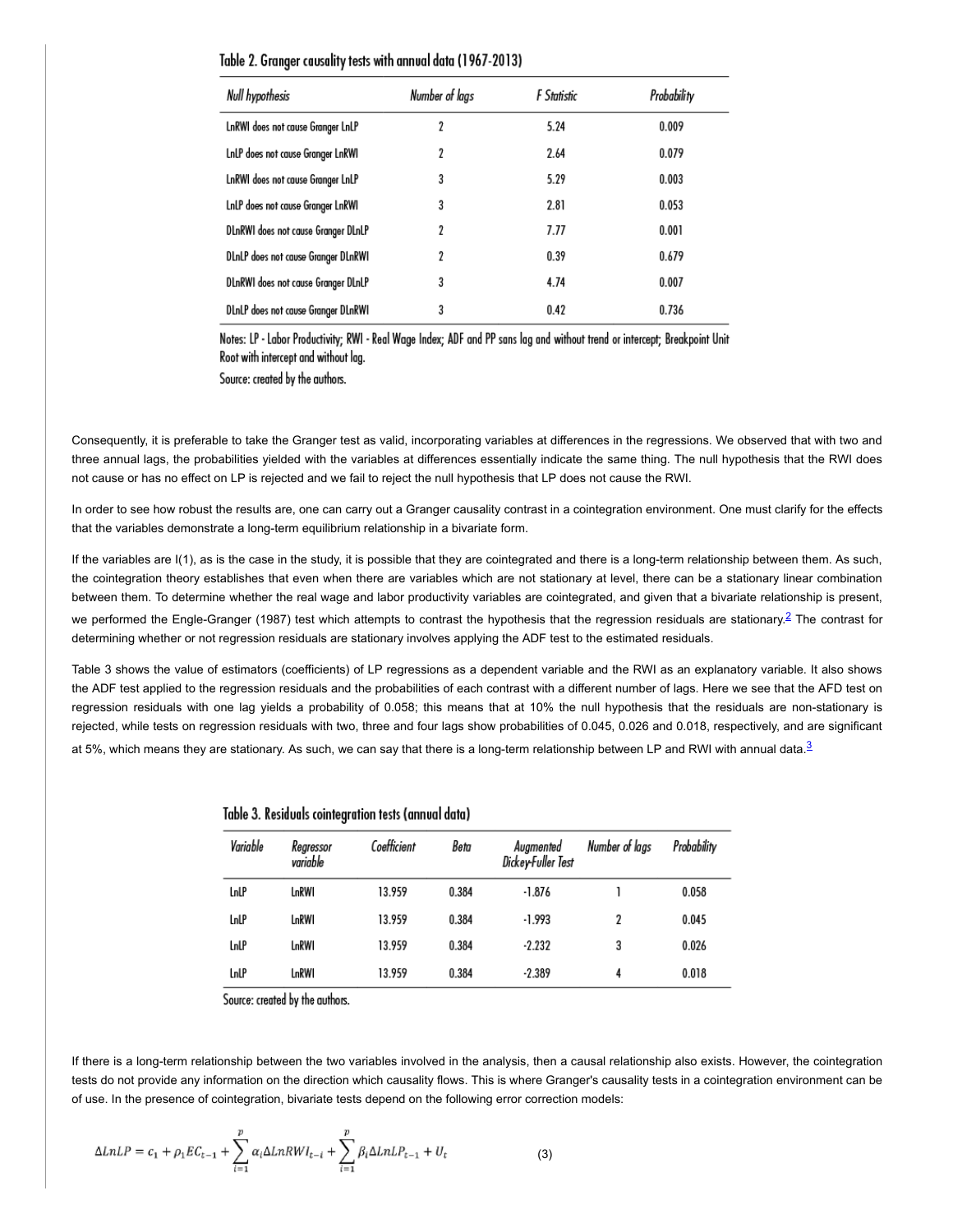$$
\Delta LnRWI = c_2 + \rho_2 EC_{t-1} + \sum_{i=1}^{p} \gamma_i \Delta LnLP_{t-i} + \sum_{i=1}^{p} \theta_i \Delta LnRWI_{t-1} + U_t
$$
\n(4)

Equations (3) and (4) indicate that changes in the dependent variable  $Y_t$  depend not only on changes in  $X_t$  but also on past imbalance  $(Y - kX)_{t-1}$ represented by the so-called error correction term.<sup>[4](#page-12-3)</sup> According to Hossain (2005), two types of Granger causality tests, short and long term, can be done in a cointegration environment. Short-term causality is of particular interest. An *F-test* of joint significance to the estimators  $\Sigma \alpha_i$ ,  $\Sigma \gamma_i$ , for  $i = 1.2....$ in each of the equations above, allows us to determine whether or not there is a short-term causal link between the variables involved. There is causality flowing from the right-side variable to the dependent variable if the aforementioned regression estimators, together, are different than zero. Results for structures with one to four lags are presented in Table 4.[5](#page-12-4)

| Error correction model 1 with annual data                                                                                                             |             |             |  |  |  |  |  |
|-------------------------------------------------------------------------------------------------------------------------------------------------------|-------------|-------------|--|--|--|--|--|
| $\Delta LnLP = c_1 + \rho_1 EC_{t-1} + \sum_{l=1}^{t} \alpha_l \Delta LnRWI_{t-l} + \sum_{l=1}^{t} \beta_l \Delta LnLP_{t-1} + U_t$                   |             |             |  |  |  |  |  |
| Number of lags                                                                                                                                        | F Statistic | Probability |  |  |  |  |  |
| 1                                                                                                                                                     | 5.3359      | 0.0087      |  |  |  |  |  |
| 2                                                                                                                                                     | 3.4604      | 0.0253      |  |  |  |  |  |
| 3                                                                                                                                                     | 2.9254      | 0.0337      |  |  |  |  |  |
| 4                                                                                                                                                     | 2.2592      | 0.0699      |  |  |  |  |  |
| Error correction model 2 with annual data                                                                                                             |             |             |  |  |  |  |  |
| $\Delta L n R W I = c_2 + \rho_2 E C_{t-1} + \sum_{i=1}^{\nu} \gamma_i \Delta L n L P_{t-i} + \sum_{i=1}^{\nu} \theta_i \Delta L n R W I_{t-1} + U_t$ |             |             |  |  |  |  |  |
| Number of lags                                                                                                                                        | F Statistic | Probability |  |  |  |  |  |
| 1                                                                                                                                                     | 0.9677      | 0.3884      |  |  |  |  |  |
| 2                                                                                                                                                     | 1.2623      | 0.3006      |  |  |  |  |  |
| 3                                                                                                                                                     | 0.9424      | 0.4504      |  |  |  |  |  |
| 4                                                                                                                                                     | 1.0243      | 0.4184      |  |  |  |  |  |

# <span id="page-7-1"></span><span id="page-7-0"></span>Table 4. Error correction model with annual data

Source: created by the authors.

To begin with, regression tests with up to three lags indicate that the estimators are not different from zero and that the RWI at first difference causes labor productivity growth. Only in a dynamic four-lag structure does wage growth not cause labor productivity growth (at 5% significance). In contrast, the evidence in a second case, as shown in error correction model 2, does not point to a causality from productivity to wages, as the null hypothesis of joint significance of parameters  $y_i$  can be rejected in a no lag structure.

Therefore, with annual data, robust results are obtained indicating that statistically and, most importantly in the case of the Venezuelan economy, if there is a causal relationship it goes from RWI to labor productivity.

### **Relationship with quarterly data**

Quarterly data for the variables studied are taken from the longest period available which is from Q1 1998 to Q4 2013. It corresponds to 64 observations for each series. The series have been constructed as follows:

- The RWI has been calculated as the costs between the remuneration index total that the CBV reported quarterly and the 2007 Consumer Price Index. *a)*
- The LP has been calculated by dividing the quarterly GDP, which the CBV reports, by the employed population as reported each quarter by the INE. *b)*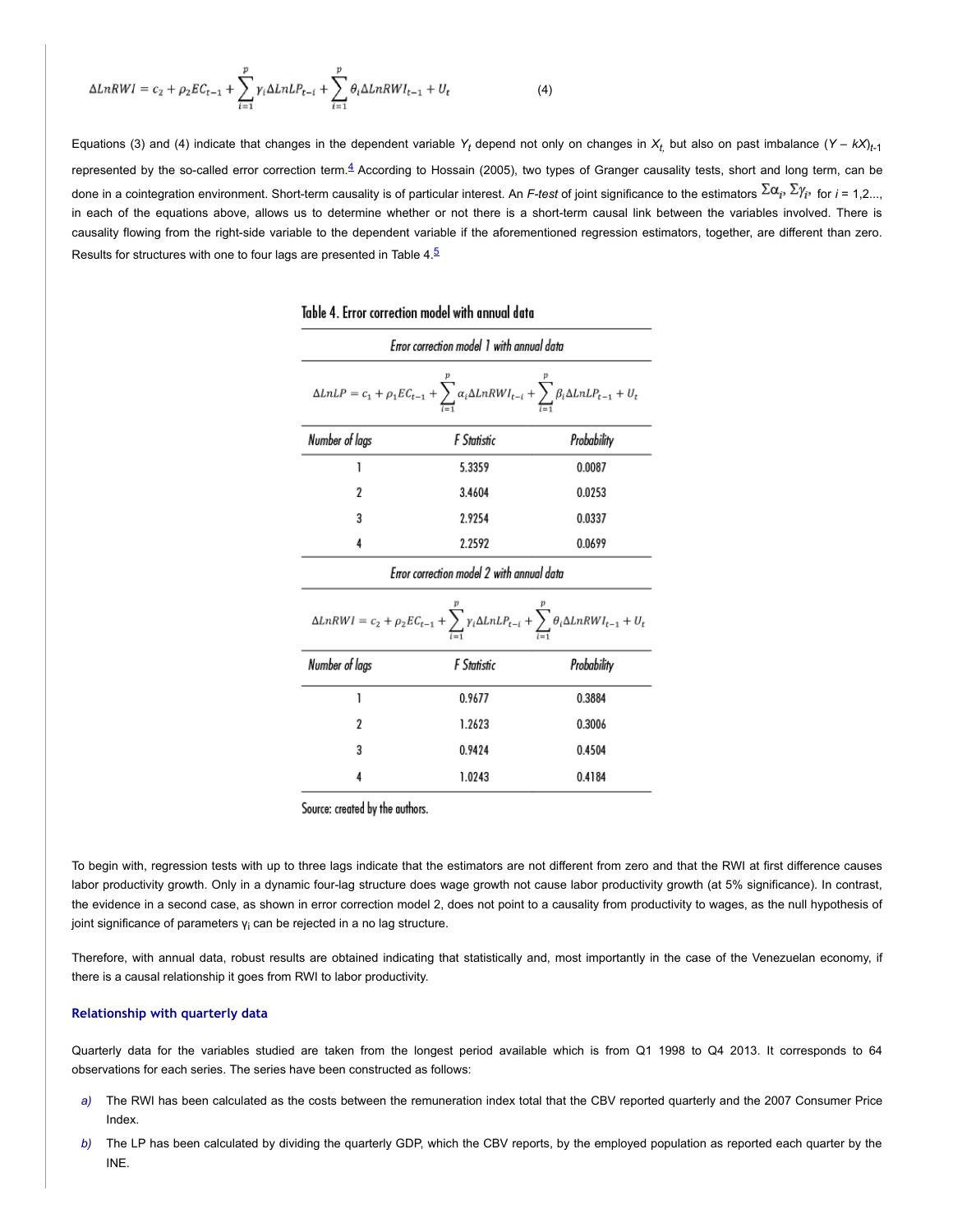Figures 3 and 4, using quarterly data both for LP and the wage index for the period of 1998-2013, do not display a relationship over time. In fact, the correlation index yields a value of -0.0420. Labor productivity shows a downward trend since the beginning until 2002 when it suffers a sudden drop; since then the variable experiences an upward trend until it stabilizes near the end of the series. The RWI generally increases from the beginning until mid-2001, when it suffers a sharp decline. Starting in 2004, the real wage exhibits a slight recovery until 2008, when it experiences another downward trend and gains new momentum starting in 2010.





*Source: created by the authors.*

Figure 4. Quarterly real wage index (Q1 1998 – Q4 2013)



Before performing the Granger causality tests, the unit root tests need to be carried out. Table 5 shows the LP and RWI variables at level and first difference. The probabilities from the ADF, PP, and BPUR tests indicate that average productivity and RWI variables are stationary at first difference.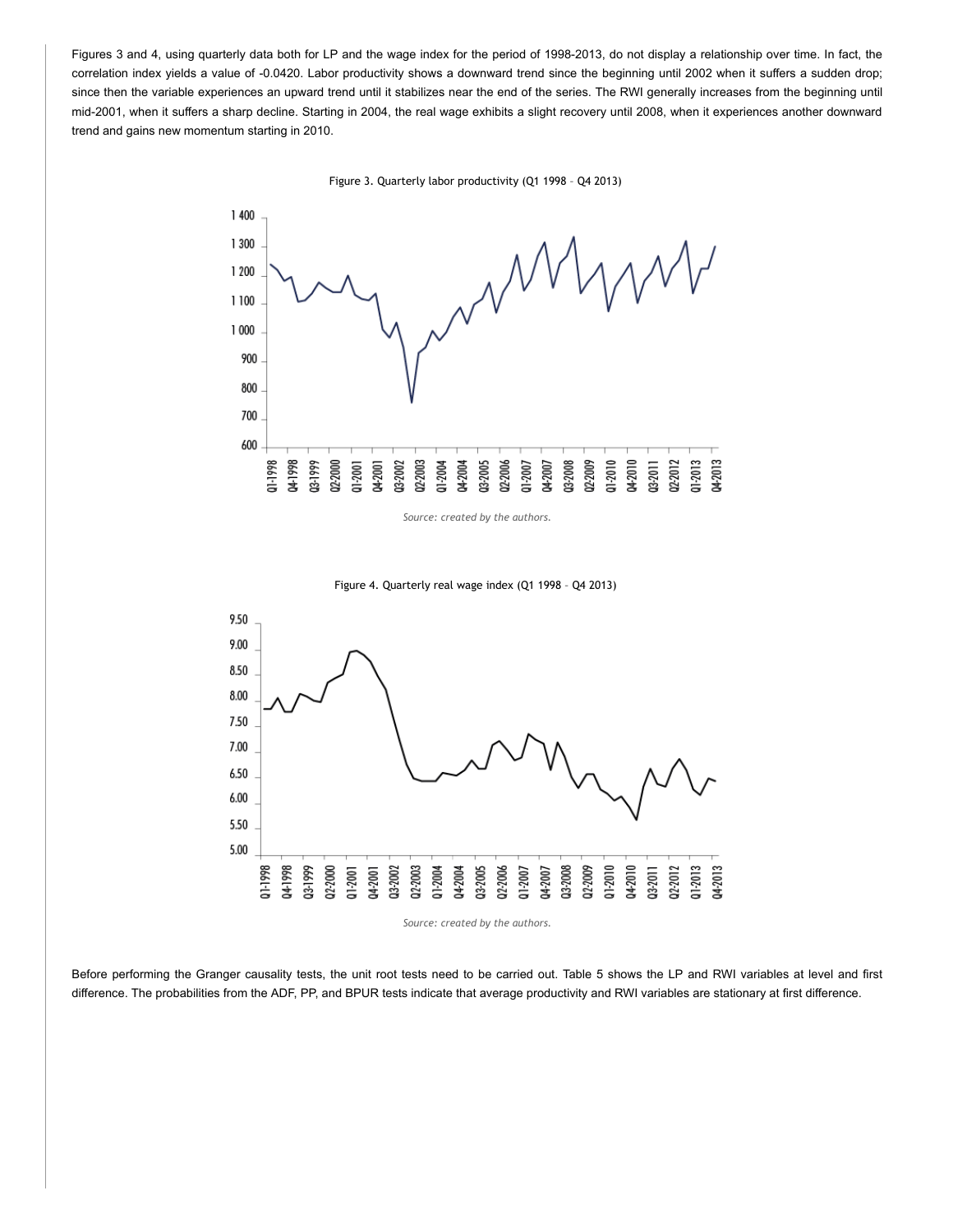# Table 5. Unit root tests (quarterly data)

| Variables   | Augmented<br>Dickey-<br>Fuller test | DFA test<br>critical<br>values | Prob.  | Phillips-<br>Perron<br>test | p.p<br>critical<br>values | Prob.  | Breakpoint<br>Unit Root<br>test | BPUR<br>critical<br>values | Prob.  | Result |
|-------------|-------------------------------------|--------------------------------|--------|-----------------------------|---------------------------|--------|---------------------------------|----------------------------|--------|--------|
| <b>LnLP</b> | 0.2805                              | $-1.9464$                      | 0.7639 | 0.1410                      | $-1.946$                  | 0.7235 | $-3.3183$                       | $-4.4436$                  | 0.4932 | $p=1$  |
| LnRWI       | $-0.7264$                           | $-1.9460$                      | 0.3980 | $-0.7297$                   | $-1.946$                  | 0.3965 | $-4.2664$                       | -4.4436                    | 0.0809 | $p=1$  |
| DLnISL      | $-6.8157$                           | $-1.9461$                      | 0.0000 | $-6.8318$                   | -1.9461                   | 0.0000 | $-6.9767$                       | $-4.4436$                  | 0.0100 | p<1    |
| DLnLP       | $-3.3044$                           | $-1.9464$                      | 0.0013 | -17.5496                    | -1.9461                   | 0.0000 | $-6.8036$                       | $-4.4436$                  | 0.0100 | p<1    |

Notes: LP - Labor Productivity; RWI - Real Wage Index; ADF and PP sans lag and without slope or intercept. Breakpoint Unit Root with intercept and without lag.

Source: created by the authors.

The next step was to carry out the causality tests. Table 6 shows Granger's causality for the average labor productivity and RWI variables but using quarterly data. The test is presented with variables at levels and differences with two and three lags, as they are the lag structures that guarantee spherical errors.

| Null hypothesis                     | Number of lags | <b>F</b> Statistic | Probability |
|-------------------------------------|----------------|--------------------|-------------|
| LnRWI does not cause Granger LnLP   | 2              | 8.52               | 0.000       |
| LnLP does not cause Granger LnRWI   | 2              | 2.14               | 0.126       |
| LnRWI does not cause Granger LnLP   | 3              | 9.57               | 0.000       |
| LnLP does not cause Granger LnRWI   | 3              | 1.13               | 0.345       |
| DLnRWI does not cause Granger DLnLP | 2              | 5.55               | 0.006       |
| DLnLP does not cause Granger DLnRWI | 2              | 1.09               | 0.342       |
| DLnRWI does not cause Granger DLnLP | 3              | 5.03               | 0.003       |
| DLnLP does not cause Granger DLnRWI | 3              | 1.90               | 0.139       |

# Table 6. Granger causality tests for LP and RWI (quarterly data)

Source: created by the authors.

If one focuses on the probabilities yielded by the test with data at difference and using two and three lags, the results are 0.006 and 0342; and 0.003 and 0.139, respectively. Therefore, the null hypothesis that the RWI does not cause or has no effect on average labor productivity is rejected, but it is not possible to reject the hypothesis that labor productivity dynamics do not cause wage dynamics in real terms.

As with the annual data, causality tests are then carried out in a cointegration environment, but with quarterly data. Given that a bivariate relationship is present, the Engle-Granger test is performed in order to determine if the variables when looking at quarters are cointegrated. The results are presented in Table 7.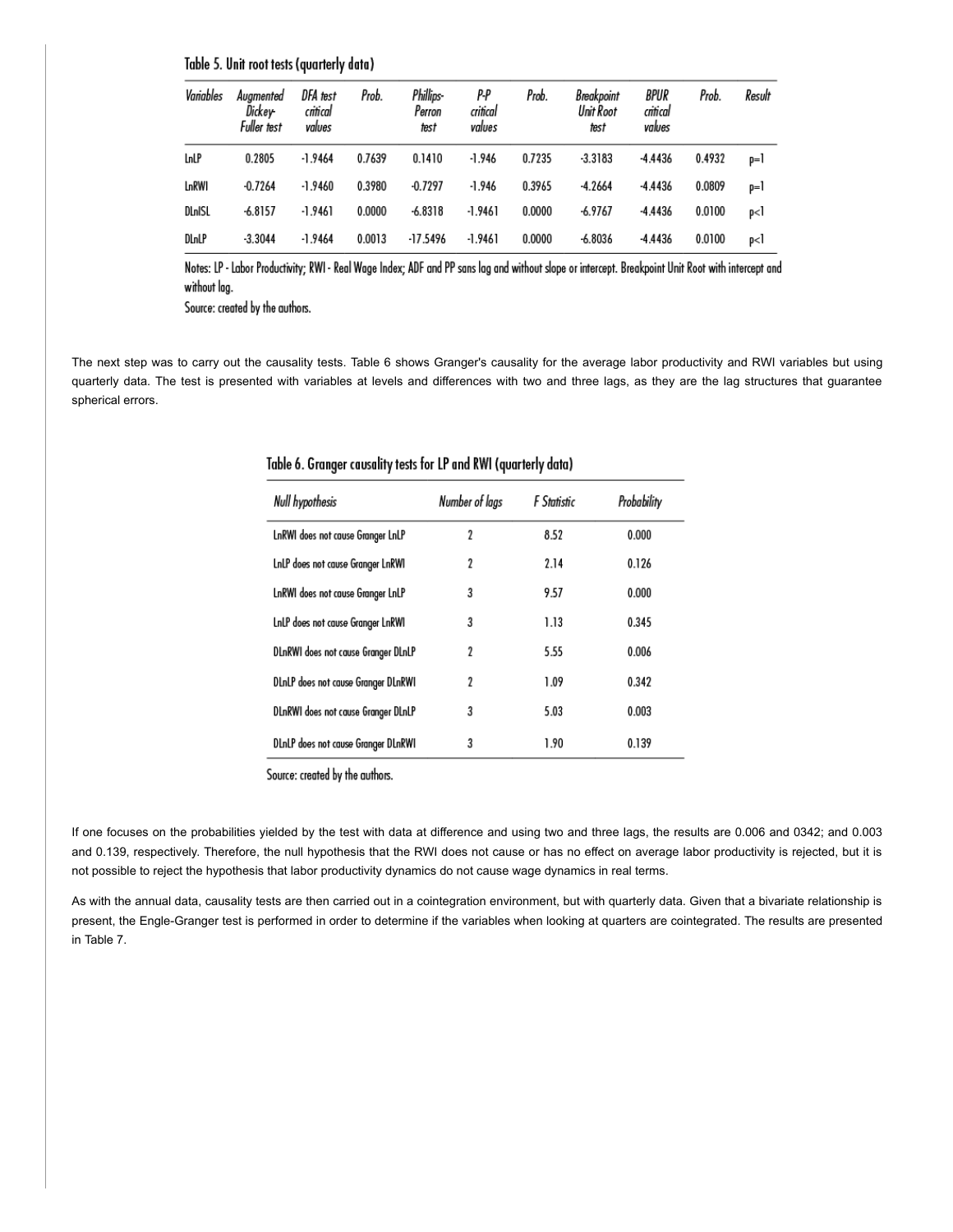| Table 7. Cointegration tests using residuals (quarterly data) |  |  |
|---------------------------------------------------------------|--|--|
|                                                               |  |  |

| Variable | Regresor<br>variable | Coefficient | Beta     | Augmented<br>Dickey-Fuller Test | Number<br>of lags | Probability |
|----------|----------------------|-------------|----------|---------------------------------|-------------------|-------------|
| LnPL     | LnRWI                | 14.182      | $-0.035$ | $-2.201$                        |                   | 0.027       |
| LnPL     | LnRWI                | 14.182      | $-0.035$ | $-1.695$                        | 2                 | 0.085       |
| LnPL     | LnRWI                | 14.182      | $-0.035$ | $-1.076$                        | 3                 | 0.252       |
| LnPL     | LnRWI                | 14.182      | $-0.035$ | $-1.960$                        | 4                 | 0.048       |

Source: created by the authors.

Table 7 shows the regressions of average labor productivity using the RWI as an explanatory variable, as well as the results from the stationarity tests (with different numbers of lags) applied to the regression residuals with the goal of finding whether they are stationary and consistent. One can see that the ADF test on regression residuals indicates that the residuals are stationary at 5% significance for regressions with one and four lags. For two lags the results are significant at 10%. In general, the tests tend to confirm that the regression residuals are stationary and therefore it can be concluded, through the Engle-Granger approach, that the variables are cointegrated and form a long-term relationship.

Causality tests in a cointegration environment are reported in Table 8. One can see that regardless of the number of lags, the RWI causes labor productivity. However, the lack of causality from labor productivity to the RWI cannot be rejected, at least not when using two, three and four lags. While this does not refute the results found above, it introduces the possibility that with quarterly data causality is bi-directional.

| Error correction model 1 with quarterly data                                                                                                      |             |             |  |  |  |  |  |
|---------------------------------------------------------------------------------------------------------------------------------------------------|-------------|-------------|--|--|--|--|--|
| $\Delta LnLP = c_1 + \rho_1 EC_{t-1} + \sum_{i=1}^{n} \alpha_i \Delta LnRWI_{t-i} + \sum_{i=1}^{n} \beta_i \Delta LnLP_{t-1} + U_t$               |             |             |  |  |  |  |  |
| Number of lags                                                                                                                                    | F Statistic | Probability |  |  |  |  |  |
| 1                                                                                                                                                 | 7.1241      | 0.0017      |  |  |  |  |  |
| 2                                                                                                                                                 | 5.4194      | 0.0024      |  |  |  |  |  |
| 3                                                                                                                                                 | 6.0247      | 0.0004      |  |  |  |  |  |
| 4                                                                                                                                                 | 5.0527      | 0.0008      |  |  |  |  |  |
| Error correction model 2 with quarterly data                                                                                                      |             |             |  |  |  |  |  |
| $\Delta L n R W I = c_2 + \rho_2 E C_{t-1} + \sum_{i=1}^{p} \gamma_i \Delta L n L P_{t-i} + \sum_{i=1}^{p} \theta_i \Delta L n R W I_{t-1} + U_t$ |             |             |  |  |  |  |  |
| Number of lags                                                                                                                                    | F Statistic | Probability |  |  |  |  |  |
| 1                                                                                                                                                 | 3.0902      | 0.0531      |  |  |  |  |  |
| 2                                                                                                                                                 | 3.0776      | 0.0348      |  |  |  |  |  |
| 3                                                                                                                                                 | 4.1201      | 0.0055      |  |  |  |  |  |
| 4                                                                                                                                                 | 3.1536      | 0.0146      |  |  |  |  |  |

# Table 8. Error correction model with guarterly data

Source: created by the authors.

## **5. CONCLUSIONS**

Vastly different ideas are employed in the analysis and design of policies aimed at the labor market depending on where the driving and causal force is found. Without a doubt, an approach where the idea that causality goes from productivity to wages will result in a system where wage increases are regulated by the course of productivity. In this approach it is then acceptable that productive units do not raise wages, even if their workers are disgruntled, as long as productivity does not increase. Otherwise, the increase in unit costs will impede competitiveness. But the fears cast by this logic are unfounded if, among a great number of variables and by the various means detailed herein, real wages constitute a source for engendering changes in labor productivity.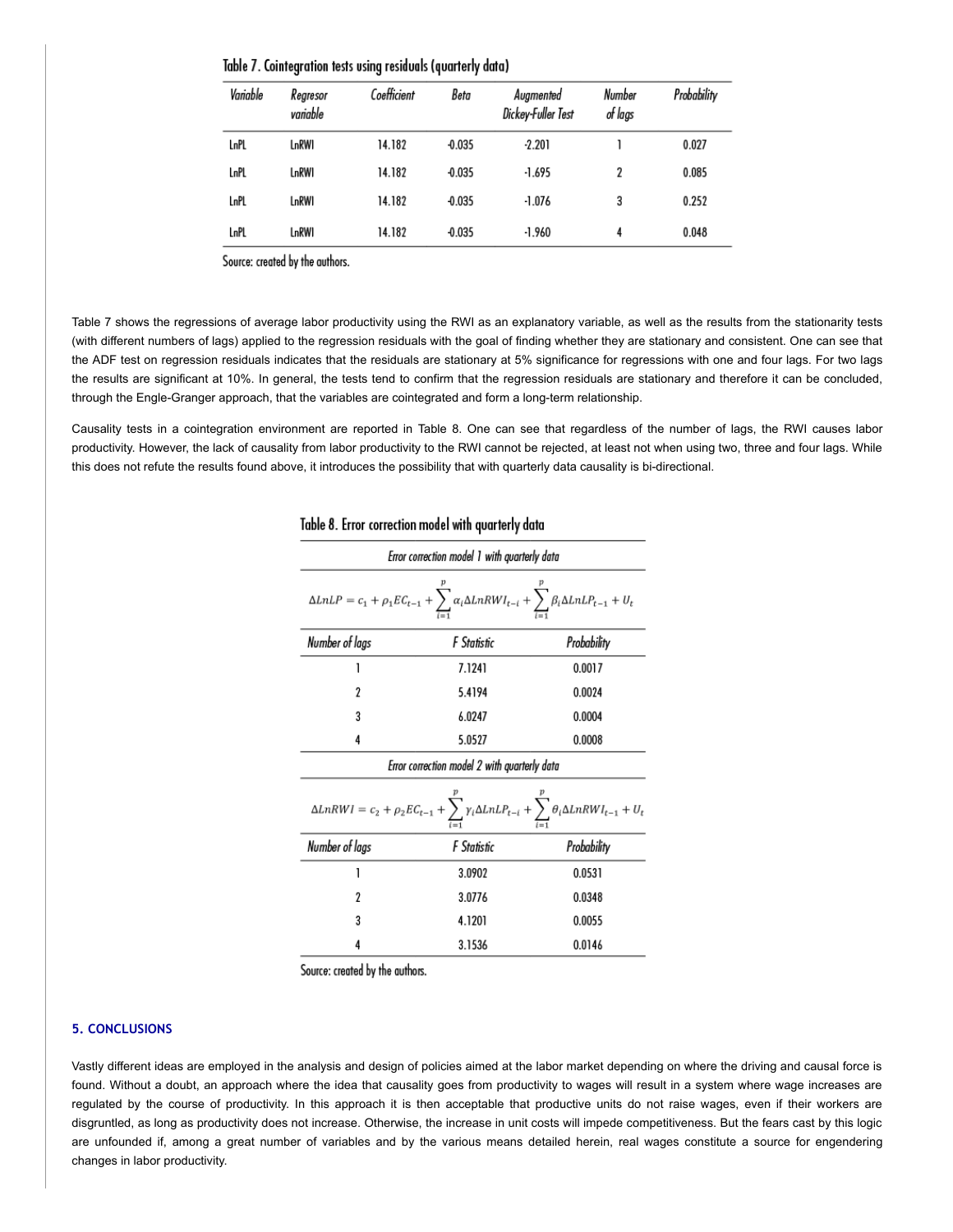The results of this study for annual and quarterly data from the Venezuelan economy indicate, like other studies for developed and developing countries, that causality flows from real wages to labor productivity. As such, one should be leery, to say the least, of mandates who tend to impose restrictions on increases in real wages by tying them to increases in productivity.

#### **BIBLIOGRAPHY**

Akerlof, G. (1982). Labor contracts as partial gift exchange. *Quarterly Journal of Economics*, *97(4).* https://doi.org/10.2307/1885099

- Banco Interamericano de Desarrollo (BID) (2010). *La era de la productividad: cómo transformar las economías desde sus cimientos.* Banco Interamericano de Desarrollo.
- Baptista, A. (2005). El capitalismo rentístico: elementos cuantitativos de la economía venezolana. *Cuadernos del CENDES*, *22(60).* http://ve.scielo.org/ scielo.php? script=sci\_arttext&pid=S1012-25082005000300005
- Brida, J. G., Risso, W. A. and Sanchez Carrera, E. J. (2010). Real wages as determinant of labour productivity in the Mexican tourism sector. *European Journal of Tourism Research*, *3(1).* https://ssrn.com/abstract=1308577
- Clark, J. B. (1899). *The distribution of wealth: A theory of wages, interest and profits*. Macmillan.
- Engle, R. F. and Granger, C. W. (1987). Cointegration and error correction: Representation, estimation, and testing. *Econometrica*, *55(2).* https://doi. org/10.2307/1913236

Ferguson, C. and Gould, J. (1980). *Teoría microeconómica*. Fondo de Cultura Económica.

- Fondo Monetario Internacional (FMI) (2017). *World Economic Outlook*, *seeking sustainable growth: Short-term recovery, long-term challenges.* Washington, DC, October. http://dx.doi.org/10.5089/9781484312490.081
- Gordon, D. M. (1994). Bosses of different stripes: A cross-national perspective on monitoring and supervision. *The American Economic Review*, *84(2).* https://www.jstor.org/stable/2117862
- Gordon, R. (1987). Productivity, wages, and prices inside and outside of manufacturing in the U.S., Japan, and Europe. *European Economic Review*, *31(3).* https://doi.org/10.1016/0014-2921(87)90089-4
- Granger, C. W. J. (1969). Investigating causal relation by econometric and cross-sectional method. *Econometrica*, *37(5).* https://doi.org/10.2307/1912791
- Green, R. K. (1997). Follow the leader: How changes in residential and non-residential investment predict changes in GDP. *Real Estate Economics*, *25(2).* https://doi.org/10.1111/1540-6229.00714
- Hatanaka, M. (1996). *Time-series-based econometrics*. Oxford University Press.
- Hein, E. and Tarassow. A. (2009). Distribution, aggregate demand and productivity growth: Theory and empirical results for six OECD countries based on a post-Kaleckian model. *Cambridge Journal of Economics*, *34(4).* 10.1093/ cje/bep066
- Hossain, A. (2005). The Granger-causality between money growth, inaction, currency devaluation and economic growth in Indonesia: 1954-2002. *International Journal of Applied Econometrics and Quantitative Studies*, *2(3).* https://www.usc.gal/economet/reviews/ijaeqs234.pdf
- Islam, R., Kiyondo, A. and Nganga, J. (2015). Real wages and labor productivity in Tanzania: How do they link? *Journal of African Studies and Development*, *7(3)*. http://hdl.handle.net/20.500.11810/4656
- Kaldor, N. (1961). Capital accumulation and economic growth. In F. Lutz, F. Hague (eds.). *The theory of capital.* St Martin's Press.
- Karaalp-Orhan, H. (2017). Labour productivity, real wages and unemployment: An application of bounds test approach for Turkey. *Journal of Economic and Social Development, 4(2).* http://www.jesd-online.com/dokumenti/upload/separated/Vol%204%20No%202\_Paper2.pdf
- Kumar, S., Webber, D. and Perry, G. (2012). Real wages, inflation and labour productivity in Australia. *Applied Economics*, *22(23).* https://doi.org/10.1 080/00036846.2011.568405
- Lucidi, F. (2008). Labour market exibility and productivity growth: New evidence from firm-level data. Preliminary Working Paper. "Sapienza" Università di Roma and Fondazione Giacomo Brodolini, Roma. http:// www.aiel.it/Old/bacheca/BRESCIA/papers/lucidi.pdf
- Madsen, J. and Damania, R. (2001). Labour demand and wage-induced innovations: Evidence from the OECD countries. *International Review of Applied Economics*, *15(3).* https://doi.org/10.1080/02692170110052365
- Marquetti, A. (2004). Do rising real wages increase the rate of labor‐saving technical change? Some econometric evidence. *Metroeconomica*, *55(4).* https://doi.org/10.1111/j.1467-999X.2004.00201.x
- Marx, K. (1967). *Capital*, vol. I. International Publishers. (Original publication in 1867).
- Méndez, J. and Hernández, H. (2014). Relación de largo plazo y análisis de causalidad y sensibilidad entre los salarios reales y la productividad laboral en el sector manufacturero a partir de cifras de los departamentos en Colombia. *Revista Finanzas y Política Económica*, *6(2).* http://www.scielo.org. co/pdf/fype/v6n2/v6n2a06.pdf
- Nayaran, P. and Smyth, R. (2009). The effect of inflation and real wages on productivity: New evidence from a panel of G7 countries. *Applied Economics*, *41(10).* https://doi.org/10.1080/00036840701537810